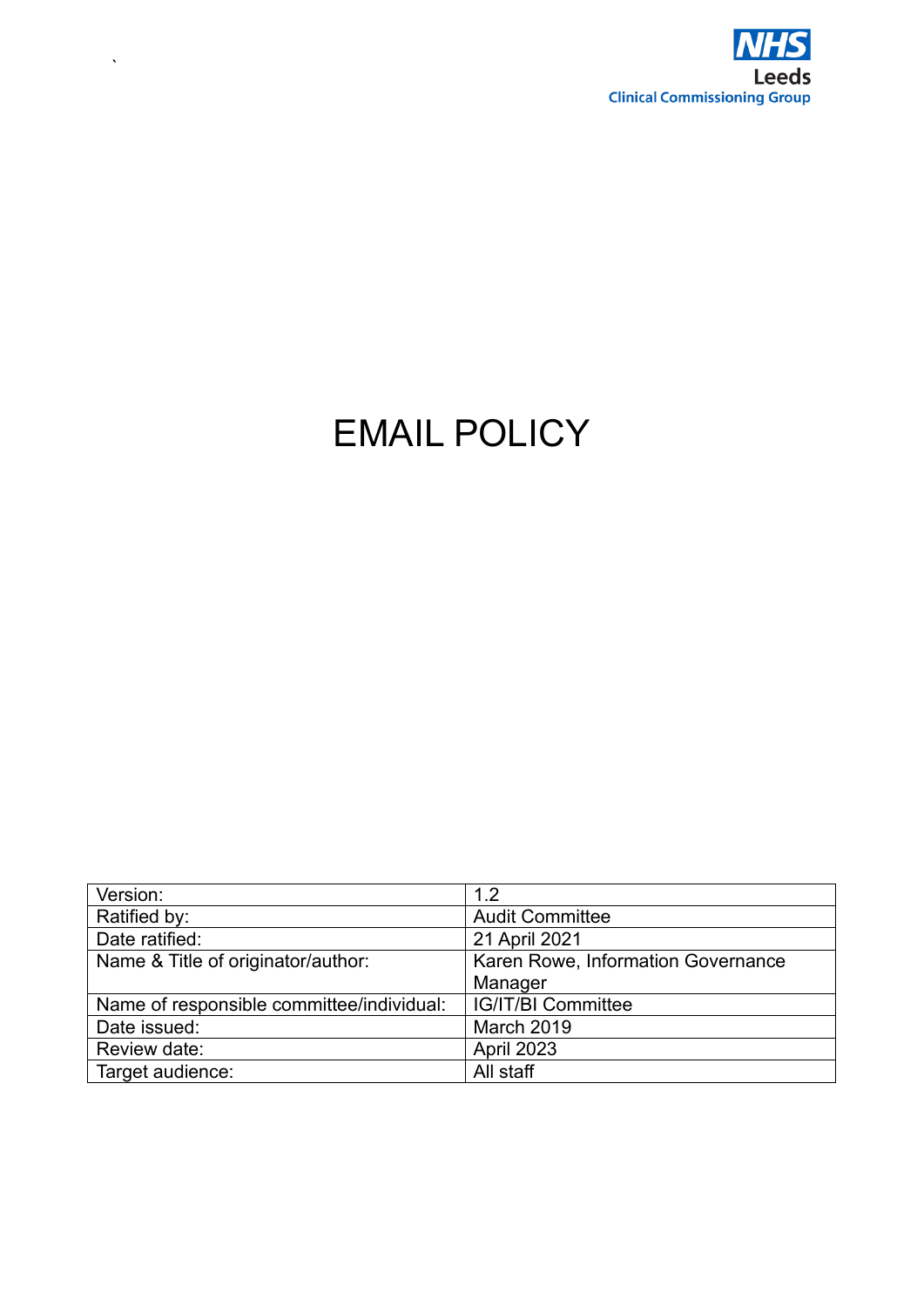## **Executive Summary**

This policy has been developed to meet legal requirements and good practice around electronic communications and to reduce the potential liabilities for misuse.

In order to ensure employees are clear about their responsibilities, this policy sets out the principles to be followed at all times when employees are using electronic communications.

The development of the CCG's information and communication infrastructure involves increasing use of electronic mail (email) and internet facilities. The expectation and requirement is that employees will use these facilities in a responsible manner and for work related purposes, according to the principles set out below.

Inappropriate use of email may result in disciplinary action being taken in line with the organisation's policies.

In order to ensure compliance with CCG policies and to investigate or detect unauthorised use of the facilities the CCG will when required:

- Monitor email using all available techniques
- Investigate any cases of apparent misuse
- Make the deliberate misuse of electronic communications subject to action under our code of conduct policies.

This policy should be read in conjunction with the following

- Confidentiality and Data Protection policy
- Internet and Social Media policy

#### **Equality Statement**

This policy applies to all employees of NHS Leeds Clinical Commissioning Group and governing body members irrespective of age, race, colour, religion, disability, nationality, ethnic origin, gender, sexual orientation or marital status, domestic circumstances, social and employment status, HIV status, gender reassignment, political affiliation or trade union membership.

A full Equality Impact Assessment is not considered to be necessary as this policy will not have a detrimental impact on a particular group.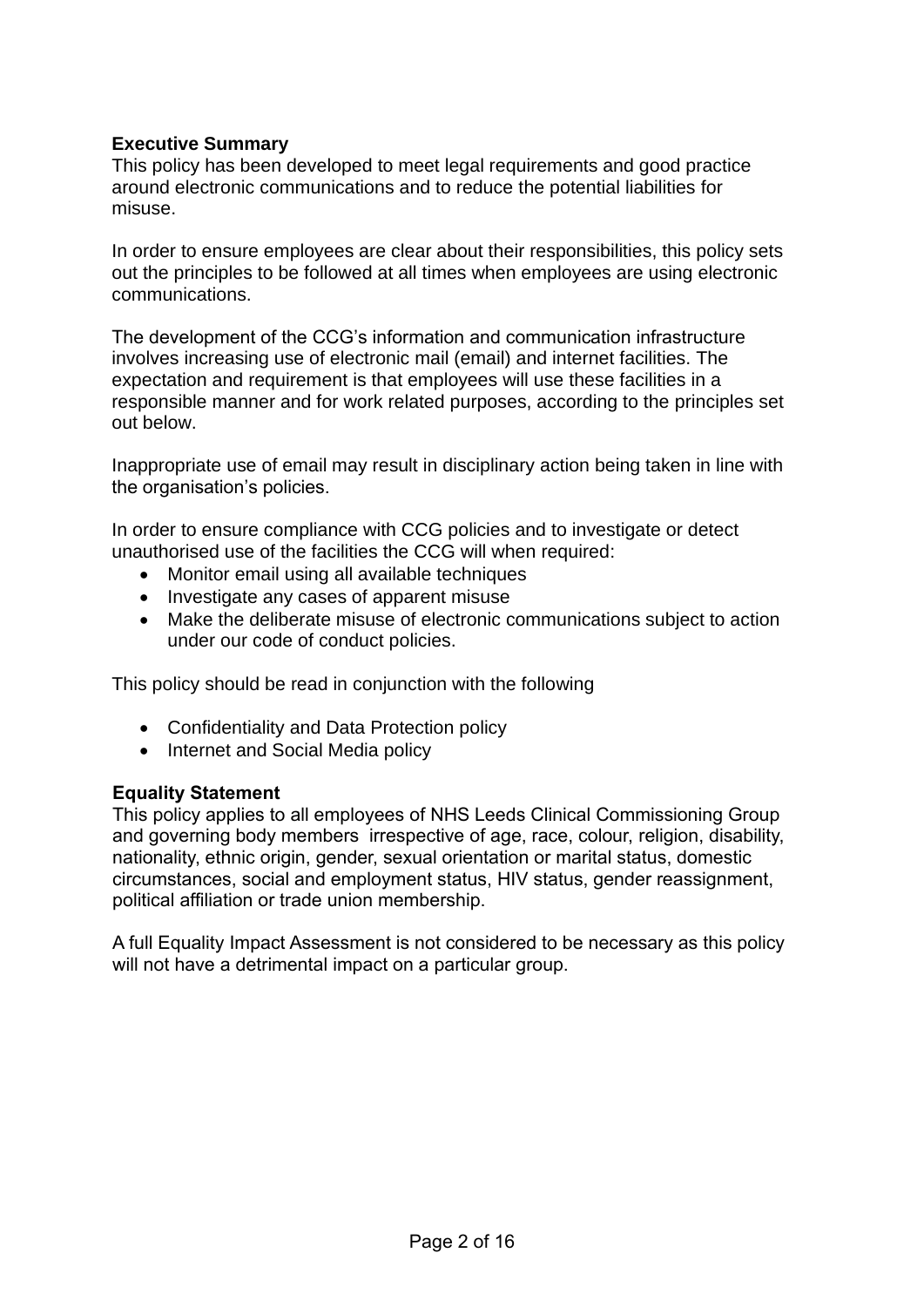## **Contents**

| $\mathbf 1$                                                                 |  |
|-----------------------------------------------------------------------------|--|
| 2.                                                                          |  |
| 3.                                                                          |  |
| 4.                                                                          |  |
| 5.                                                                          |  |
| 5.2 Sending Emails Containing Person, Confidential or Sensitive Data 7      |  |
| 5.4 Storage of Emails Containing Personal and Confidential Data  8          |  |
|                                                                             |  |
|                                                                             |  |
|                                                                             |  |
|                                                                             |  |
|                                                                             |  |
|                                                                             |  |
|                                                                             |  |
|                                                                             |  |
|                                                                             |  |
|                                                                             |  |
| 11.5 Privacy and Electronic Communications Regulations 2003  11             |  |
|                                                                             |  |
| 11.7 Copyright, Designs and Patient's Act 1998 (as amended by the Copyright |  |
|                                                                             |  |
| 12.                                                                         |  |
| 13.                                                                         |  |
| 14.                                                                         |  |
| 15 <sub>1</sub>                                                             |  |
|                                                                             |  |
|                                                                             |  |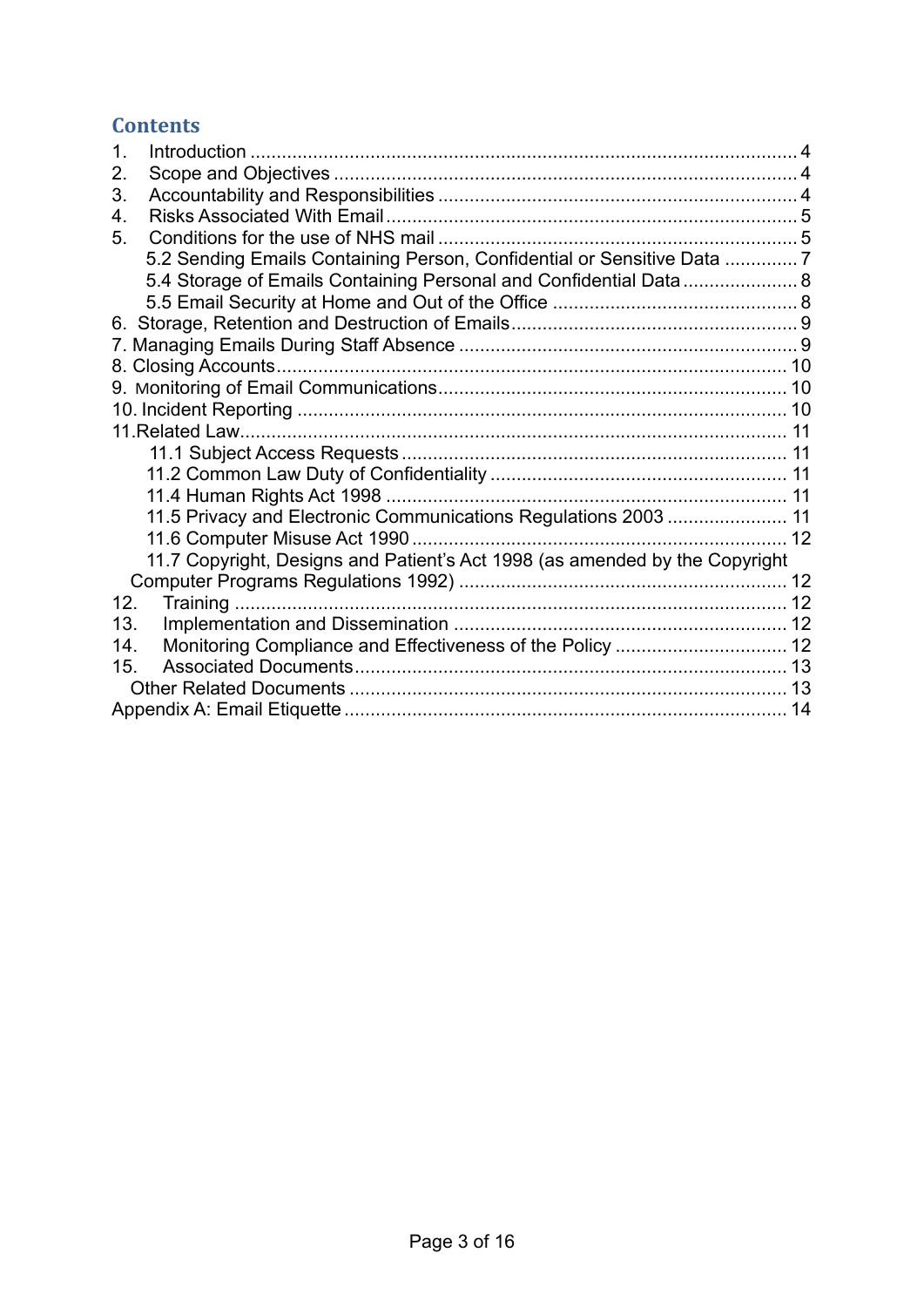## <span id="page-3-0"></span>**1. Introduction**

NHS Leeds Clinical Commissioning Group (CCG) recognises that email is an essential business tool for both internal and external communication and its use is of great benefit to the operation of the organisation. There are, however, risks associated with the use of email relating to security, confidentiality and content.

This policy sets out the criteria and obligations that all users must follow when using the CCG's email system (NHSmail).

## <span id="page-3-1"></span>**2. Scope and Objectives**

Electronic forms of communication such as email, internet and social media are in standard use across the CCG. This improves the ability to communicate and access information, but the potential for misuse means effective methods are required to monitor such communications with a view to minimising potential misuse and to monitor for legal liabilities.

This policy has been developed to:

- Ensure employees understand their obligations and responsibilities with regard to the use of email.
- Ensure employees understand how certain legislation, such as the General Data Protection Regulation and Data Protection Act 2018, places obligations on the CCG and their employees as to how information held by the CCG can be used.
- Reduce the potential liabilities arising from misuse.
- Promote good practice and improve safety;
- Ensure employees are working in accordance with the NHS Mail [Acceptable Use Policy](https://portal.nhs.net/Home/AcceptablePolicy)
- Ensure all employees are aware that the monitoring arrangements used are solely for the purpose of minimising potential misuse and monitoring legal liability.

In order to ensure employees are clear about their responsibilities when using electronic communications, this policy sets out the principles to be followed at all times.

This policy must be followed by all staff who work for or on behalf of the CCG including those on temporary or honorary contracts, secondments, volunteers, Board members, students and any contracted staff working for the CCG. The policy is applicable to all areas of the organisation and adherence should be included in all contracts for outsourced or shared services. There are no exclusions.

The policy applies to all email accounts that are used on CCG and non-CCG premises including from home, internet cafes and via portable media such as Laptops, iPads and smart phones.

#### <span id="page-3-2"></span>**3. Accountability and Responsibilities**

All employees are personally responsible for compliance with the law in relation to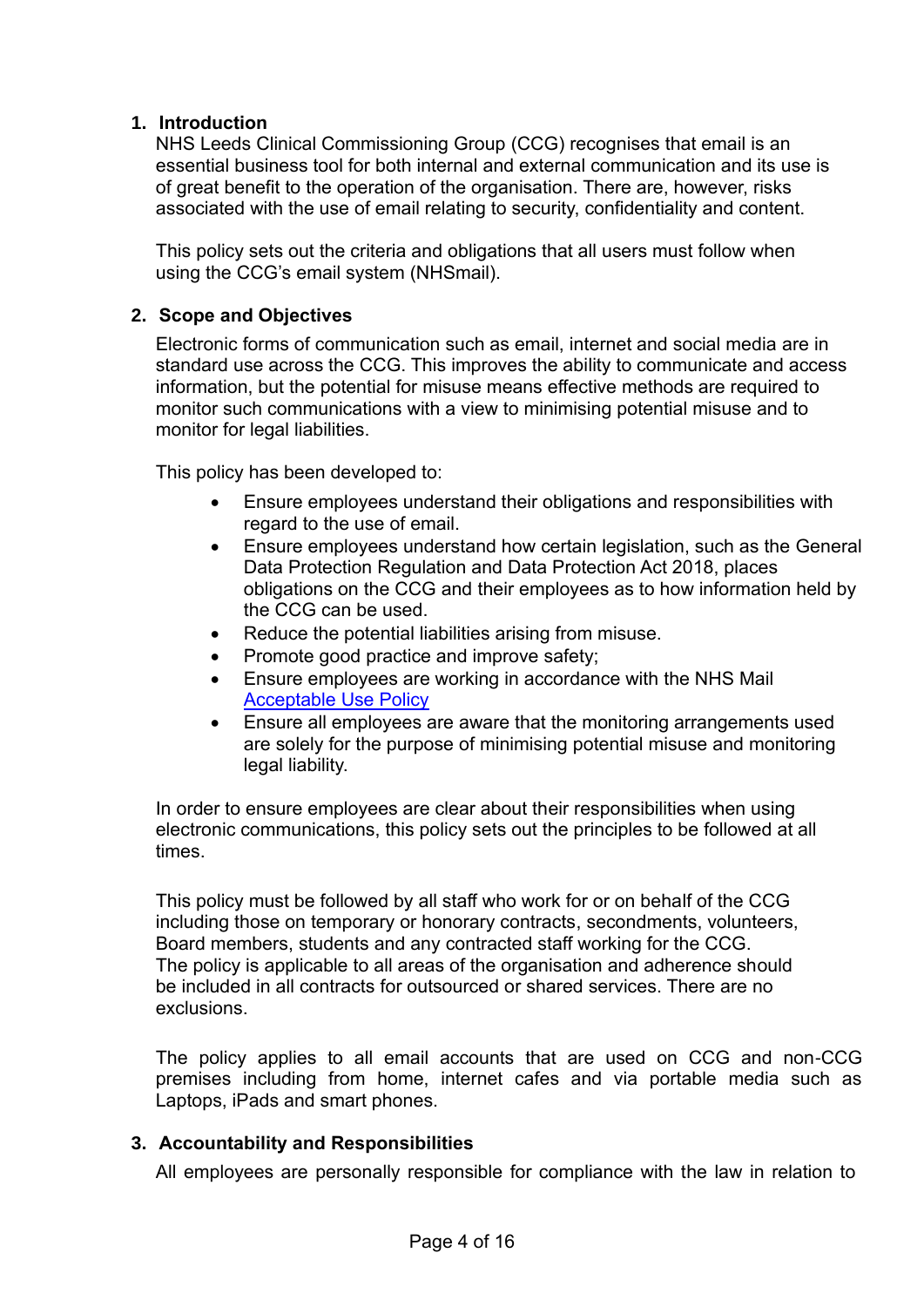their use of email that involves the use of work derived information.

All Managers are responsible for ensuring that the staff they manage are aware of this policy and of their individual responsibilities in respect of this policy.

All staff are responsible for reporting information incidents and near misses including breaches of this policy, to their manager and via CCG's incident management system (Datix).

#### <span id="page-4-0"></span>**4. Risks Associated With Email**

Email is a business communication tool and users are obliged to use this tool in a responsible, effective and lawful manner. Although by its nature email seems to be less formal than other written communication, the same laws apply. Therefore, it is important that users are aware of the legal and non-legal risks of email which include:

- If you click a link that inadvertently opens the CCG network to cybercrime.
- If you send or forward emails with any libellous, defamatory, offensive, harassing, racist, obscene or pornographic remarks or depictions, you and the CCG can be held liable.
- If you unlawfully forward confidential information, you and the CCG can be held liable.
- If you send an attachment that contains a virus, you and the CCG can be held liable
- Emails can be legally binding and an individual could inadvertently enter the organisation in to a legal arrangement such as a contract.

By following the principles in this policy, the email user can minimise the legal risks involved in the use of email. If any user disregards the rules set out in this Email Policy, the user will be fully liable and may be subject to disciplinary action by the CCG.

Employees need to be aware of legal requirements for both work, and for personal use (where it may have an impact on the CCGs).

#### <span id="page-4-1"></span>**5. Conditions for the use of NHS mail**

CCG staff should have a national NHS mail account. Some staff may have other accounts such as a local government email account.

The email system used by the CCG is meant for business use. The CCG's Internet and Social Media Policy together with the NHS Mail Acceptable Use Policy outlines acceptable personal usage for Internet related activity such as email.

The address for NHSmail email accounts ends in @nhs.net and can be accessed from anywhere via the Internet. NHSmail is a secure email system which encrypts email content during transfer where the recipient and senders are using nhs.net email addresses.

There is a formal, documented user registration and de-registration procedure for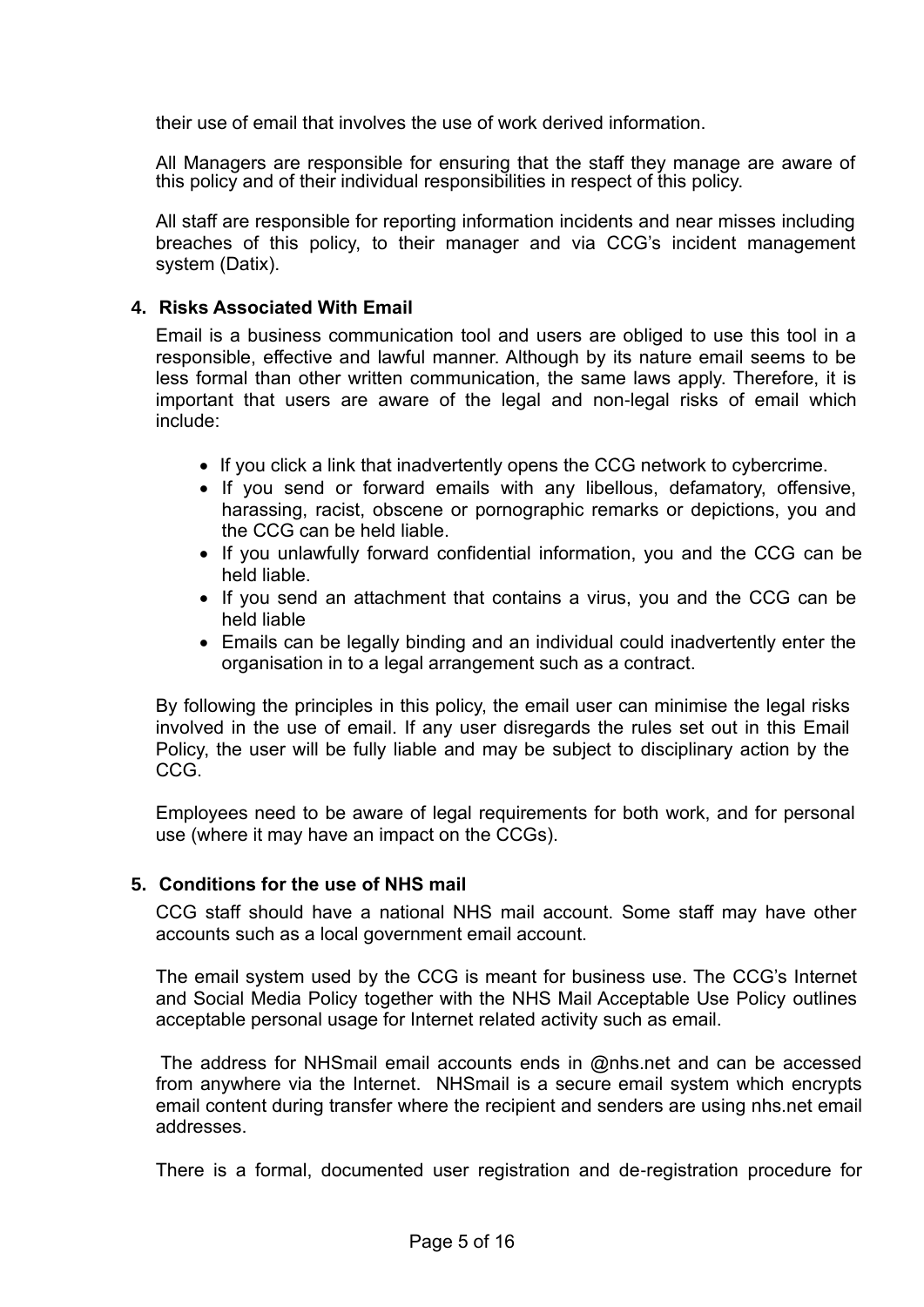access to the network. Forms for new user, user changes and leavers are available via the IT Service Desk. The staff member's Line Manager must approve the user application for network and email access.

## **5.1 Acceptable Use**

Email is a useful resource and effective communication tool, however, it may not always be the best way to communicate information, as messages may be misunderstood (See appendix A: Email etiquette). All staff should be aware of the impact that the language and material they use may have upon the recipient(s). In particular, material of the following nature must not be communicated, copied or displayed:

- Offensive or potentially offensive
- Sexually explicit
- Illegal
- Discriminatory
- Defamatory
- Political propaganda

E-mail users must not use NHSmail e-mail services to, for, or in connection with:

- Any attempt to use any aspect of the service for private/personal gain or advertising;
- Sending work related information to your personal email account
- Routing of external communications in a manner that deliberately attempts to bypass any system logging or audit functionality;
- Attempts to disguise themselves or their sending address when they use the service in order to misrepresent any aspect of a communication;
- Use of the service to disable or overload any computer system or network or to circumvent any system intended to protect the privacy or security of another user;
- Send malicious emails or viruses, 'worms', executable files designed to disrupt the work of the CCG or email recipients;
- Use email to commit the organisation to a legally binding arrangement that is outside that individuals delegated financial limits or does not follow the organisations standing financial instructions.
- Send malicious emails or viruses, 'worms', executable files designed to disrupt the work of the CCG or email recipients;
- Forward chain mail or other frivolous material;
- Violating the laws and regulations of the United Kingdom;
- Attempts to send persistent e-mail communications to an individual or mailing list when, as a result of any complaint, a warning has been issued that further communication are not wanted; and
- Sending defamatory material by e-mail, or sending communications which knowingly cause distress or offence to another user, or transmit any files of an obscene or pornographic nature. If, in exceptional circumstances, there is a business necessity to transmit sexually explicit images of documents for a valid clinical reason, then the user should justify and obtain the permission of the Information Governance lead or the Caldicott Guardian.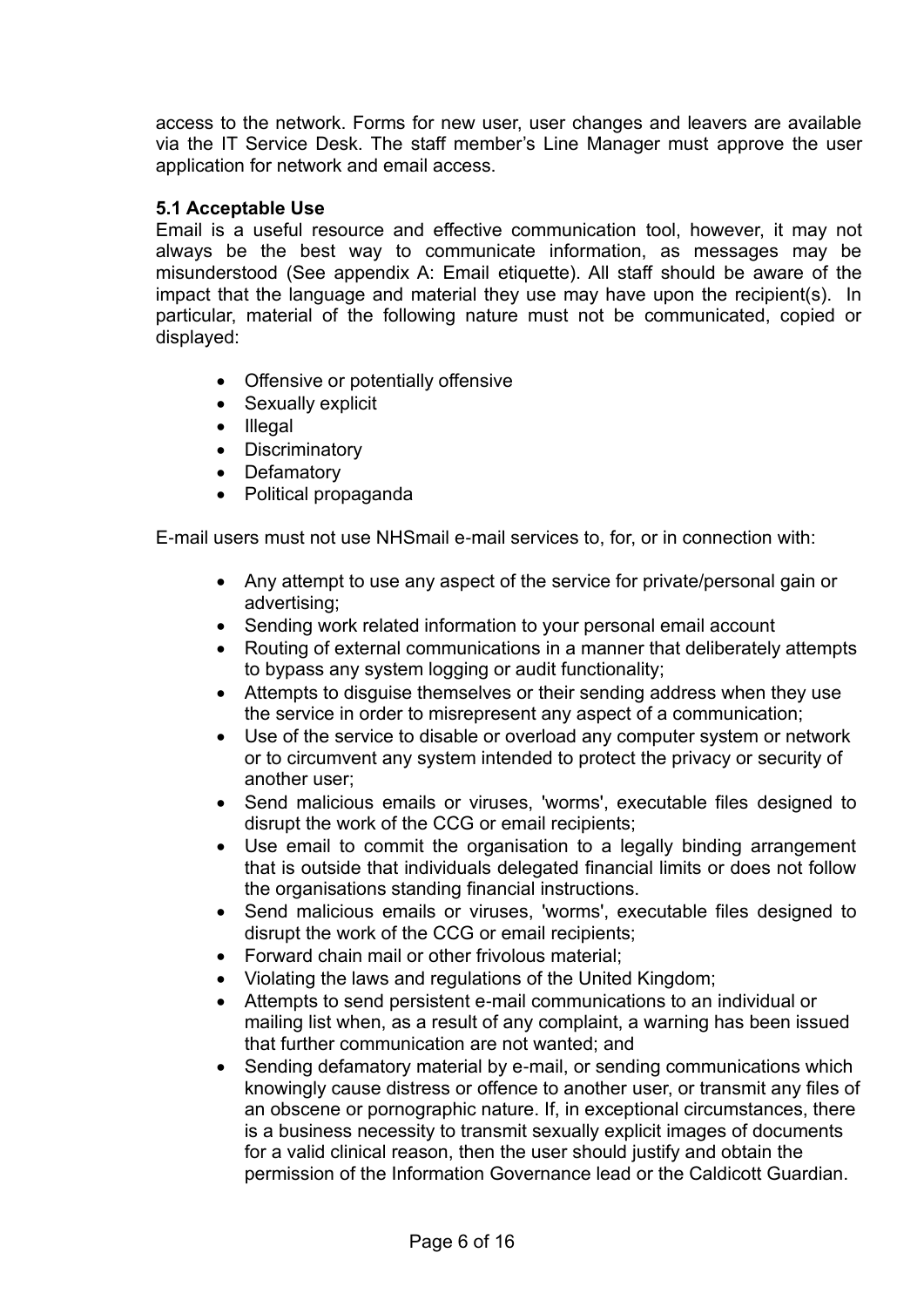Users have a responsibility to:

- Ensure that the identity of the recipient to whom they are sending an email is correct;
- Reasonably understand copyright, trademark, libel, slander and public speech control laws, so that their use of the e-mail services does not inadvertently violate any laws which might be enforceable against the CCG; and
- Ensure that, should it be necessary for Person Identifiable Data to be transferred through the NHSmail Service, the obligations detailed in the section 5.2 of this are adhered to.

The primary use of the email services used by an authorised user should be related to the business of the CCG and for the purpose which the user is employed. As such the user should not have an expectation of personal privacy in the use of the email services.

#### <span id="page-6-0"></span>**5.2 Sending Emails Containing Person, Confidential or Special Category Data**

Where person, confidential or special category information is to be sent via email, the content must be secure and only use an encrypted method of transfer. Email may be used to transport a small amount of data (under 20MB). The Secure File Transfer service can be used to send datasets between 20MB to 2GB.

Any communication relating to patients or staff must fully comply with the Data Protection legislation and the Caldicott standards. Staff should be able to justify the need to send the information and send no more than is absolutely necessary.

Before sending an email, the recipient's details must be verified with particularly attention paid to the organisation that the individual is based in. This can best be done by using the Address Book or Check Names function.

The email must be sent securely. Sending from NHSmail to NHSmail (i.e. between email addresses ending in @nhs.net) is secure. It is important that you check the email address of the recipient is correct all CCG staff will have an association to the CCG after their name e.g. John.smith@nhs.net (NHS LEEDS CCG).

Email addresses which meet the same high accreditation and security standards as NHSmail are listed below:

- nhs.uk domains accredited to the [DCB1596 secure email standard](https://digital.nhs.uk/services/nhsmail/the-secure-email-standard)
- Gov.uk
- Cjsm.net
- Pnn.police.uk
- Mod.uk
- Parliament uk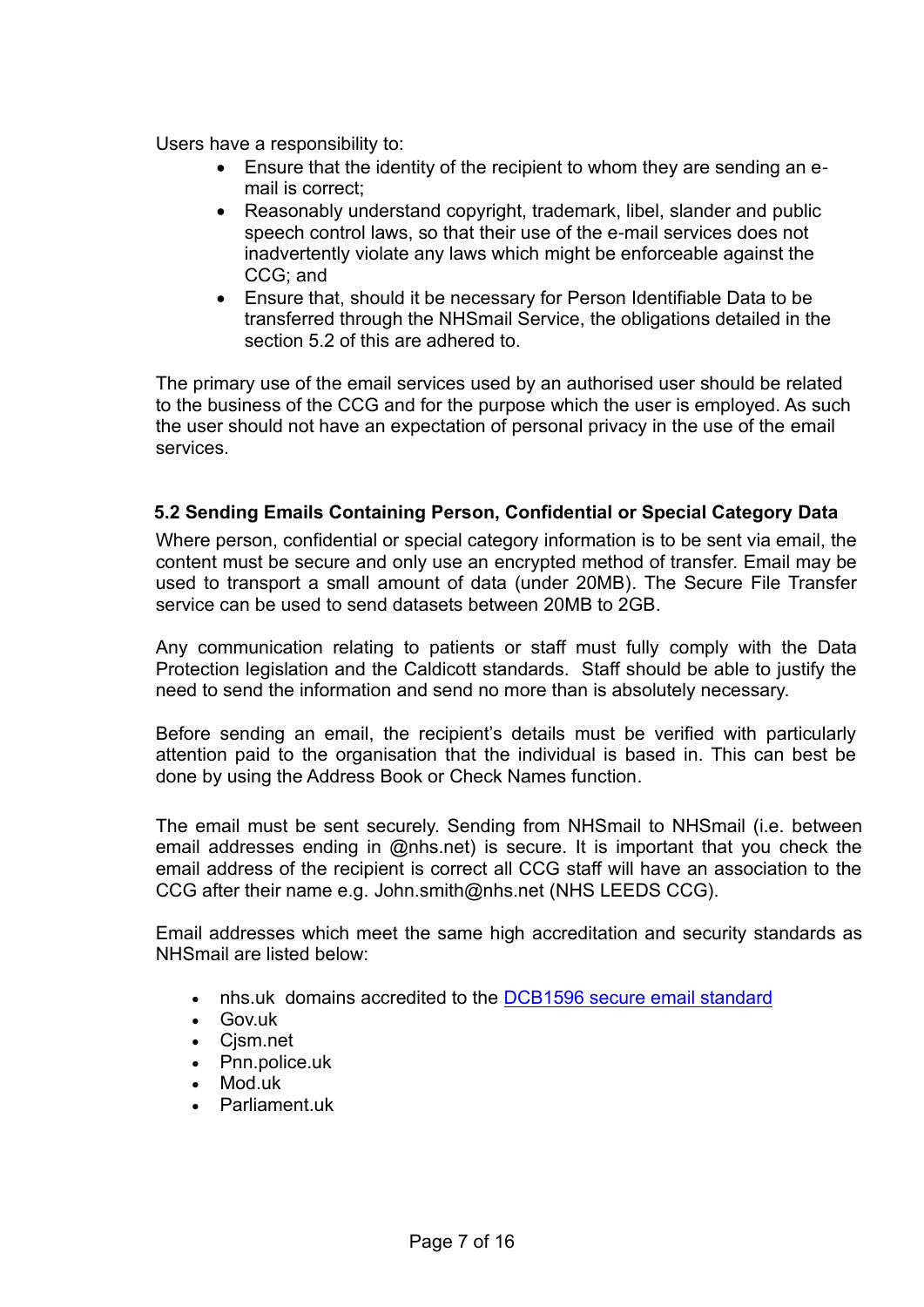When emailing personal, sensitive or confidential data to any other domain e.g. Hotmail, Gmail etc staff must place the [secure] prefix as the first word with square brackets in the email subject field. NHSmail service will assess whether encryption is needed:

If the domain to which the email is being sent is accredited, the email will be sent securely and no further encryption is required.

If the domain is not accredited and therefore insecure, NHSmail will automatically enforce the use of the encryption tool to protect the email data.

Alternatively documents contained in the email may be password protected.

Guidance is available on the [NHSmail website](http://support.nhs.net/policyandguidance) - Sharing Sensitive Information Guidance.

The subject header of an email communication must not contain personal or confidential data. Emails must only contain the minimum amount of identifiable information required.

#### **5.3 Phishing and Spam Emails**

Email messages are increasingly a source of viruses which often sit within attached documents. NHSmail is protected by anti-virus and anti-spam software although occasionally, as with any email service, a new virus or spam message may not be immediately detected. If you are unsure of the source of an email or attachment you should leave it unopened and inform IT services. If you receive a phishing or spam messages you should report it using the 'Report Phishing' icon in Outlook or to [spamreports@nhs.net](mailto:spamreports@nhs.net) by attaching a copy of the offending email in .eml or .msg format. This must be attached directly from your mailbox (not from a forward or copy). See [Reporting cyber threats](https://support.nhs.net/knowledge-base/reporting-cyber-threats/) for further information

You must not introduce or forward any virus or any other computer programme that may cause damage to NHS or social care computers or systems. If you are found to be deliberately responsible for introducing or forwarding a programme that causes any loss of service, NHS Digital may seek financial reparation.

## <span id="page-7-0"></span>**5.4 Storage of Emails Containing Personal and Confidential Data**

When saving emails containing personal and confidential information they must be saved in a secure location i.e. on the organisational network drives and with protection appropriate to their sensitivity. Emails containing either patient or staff identifiable information must be stored on an access restricted folder on a secure network drive, they must not be stored at any point on computer desktops or local hard drives e.g. C: Drive.

#### <span id="page-7-1"></span>**5.5 Email Security at Home and Out of the Office**

Staff using work email accounts at home or within other out-of-office settings need to ensure the security of the email so that other individuals cannot access or view them. The **Information Security Policy** sets out security standards in the work environment.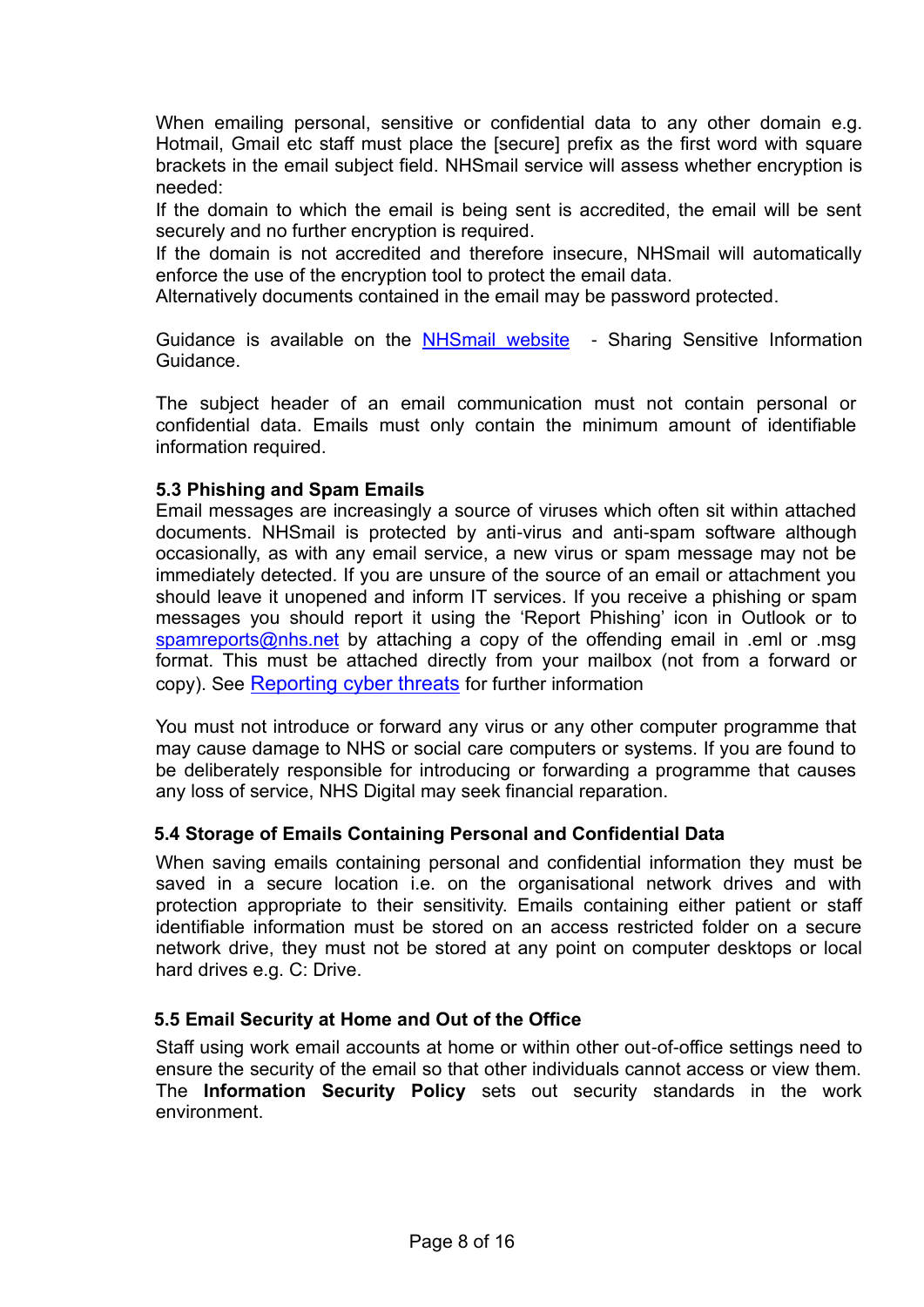## <span id="page-8-0"></span>**6. Storage, Retention and Destruction of Emails**

To manage email messages appropriately, members of staff need to identify email messages that are records of their business activities as opposed to routine email messages. For example, at the start of a project, an email may include the setting out of key points for staff to consider in setting up a new process, this could be classed as a record and needs to be saved with other documentation relating to the new process. An email confirming that you are able to attend a meeting is routine and would not need to be saved for any length of time.

It is important that email messages and their attachments, which are records, are moved from personal mailboxes and managed in the same way as other records.

The email system itself should not be treated as an information archive. To that end staff are not allocated unlimited email storage.

Staff need to be aware, as emails are another form of record they are subject to Records Management protocols and legislation, including Freedom of Information and Subject Access requests.

- You must never delete email (or any other type of record) if you know or suspect that it may be subject to a Freedom of Information request (i.e. leading to or documenting any aspect of the decision making process).
- Emails containing important links to projects and processes and/or including decisions should be retained.
- Emails should only be retained where there is a legal requirement to do so. Please refer to the CCG's retention schedule.

Further information about emails as records is in included in the **Records Management and Lifecycle Policy.**

## <span id="page-8-1"></span> **7. Managing Emails During Staff Absence**

Staff should make arrangements for their emails to be managed during planned absences and use the Out of Office message facility to advise who to contact in their absence.

There may be instances where it is necessary to access email correspondence from an individual's mailbox when a person is away from the office for an extended period e.g. illness or failure to make adequate arrangements for planned absences.

Where it is not possible to obtain the permission of the staff member, authorisation should be requested from the Caldicott Guardian / SIRO or Data Protection Officer (DPO). The request should then be submitted to the IT Helpdesk providing justification for the access and details of the person authorising access.

Access will only be provided to a person senior to the absent member of staff and is provided for the continuation of business purposes only. Emails that are clearly personal communications must not be accessed under any circumstances.

The CCG reserves the right to inspect the content of an email, including personal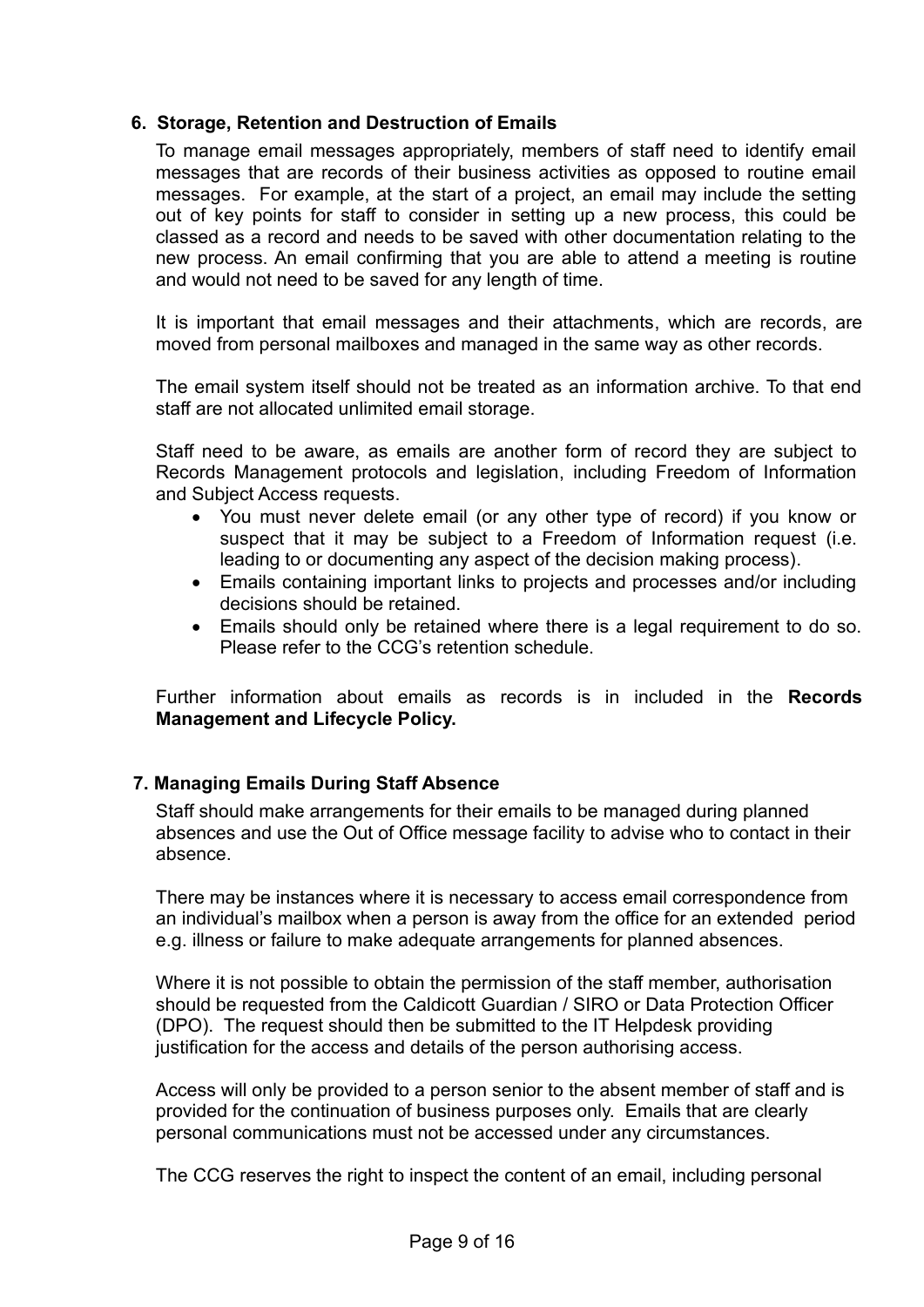emails, if there is credible reason to believe that it contains evidence of unlawful activity, including instances where there may be a breach of policy constituting gross misconduct or where there is reason to believe that it contains harmful material e.g. a file containing a virus or where the law requires it.

## <span id="page-9-0"></span>**8. Closing Accounts**

When a member of staff leaves the CCG, their Line Manager must inform IT Services that they have done so. If they have an organisational account it must be closed. The status of the NHSmail account will be dependent what the staff member's arrangements are after they leave the CCG.

## <span id="page-9-1"></span>**9. Monitoring of Email Communications**

The use of email is covered by the NHSmail [Acceptable Use Policy,](https://portal.nhs.net/Home/AcceptablePolicy) and should be read in conjunction within this policy.

Line managers should monitor staff compliance with the email policy. Concerns should be raised with staff members if they are seen to not be working in accordance with the policy

All emails are monitored for viruses, however staff should be aware that these are not always automatically detected and blocked. The content of emails is not routinely monitored, however, the CCG reserves the right to retain message content as required to meet legal and statutory obligations, for example to assist with a criminal investigation.

Monitoring of content of a staff member's emails would only occur where there was a clear suspicion of criminal activity and in accordance with legislative conditions.

Access to a staff member's email may occur to ensure the continuance of business services (See Section 7) although staff must be made aware of this where this occurs.

#### <span id="page-9-2"></span>**10.Incident Reporting**

All actual, potential or suspected incidents involving use of email, the internet or social media must be reported in line with the CCG's Incident Reporting Policy.

The Information Governance team will report Serious Information Governance and Cyber Security incidents to the Information Commissioner's Office. Failure to do so could result in an enforcement notice or a monetary penalty. These will be usually incidents where there is a loss of personal data involving a large amount of individuals or particularly sensitive personal and confidential information has been disclosed without the legal basis to done so or in error.

Any suspicion of fraud or bribery should be reported at the earliest available opportunity through the [Report NHS Fraud website](https://www.reportnhsfraud.nhs.uk/) or telephoning 08000 28 40 60.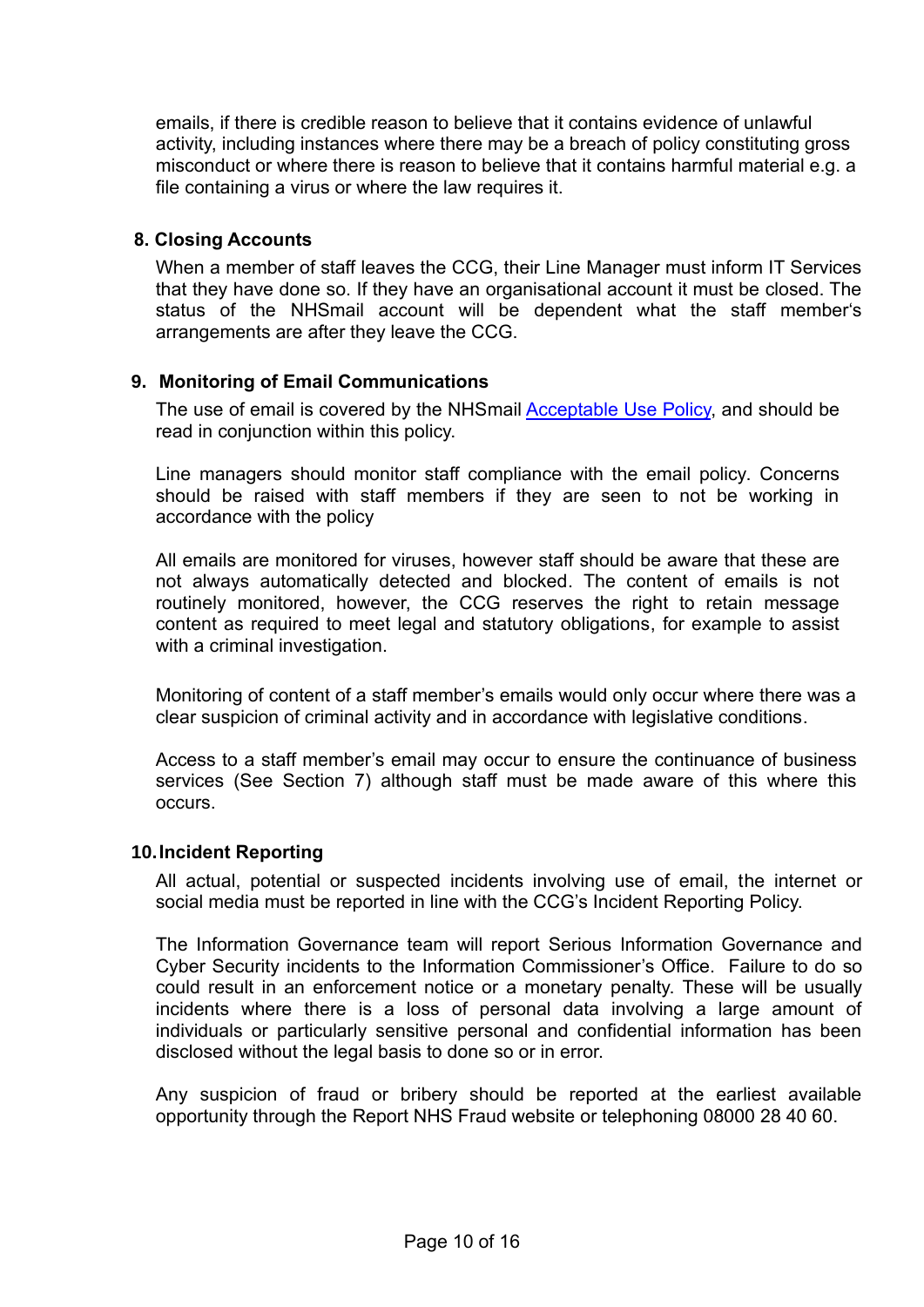## <span id="page-10-0"></span>**11.Related Law**

This section sets out key legislation and common law affecting the use of email.

## <span id="page-10-1"></span> **11.1 UK General Data Protection Regulation**

Individuals have the legal right to request personal information that is held about them by organisations processing personal information; this is known as a Subject Access Request or SAR. Requests could come from individuals such as service users, complainants, and CCG staff. It could be possible that following receipt of a subject access request, that email content an employee holds and/or has produced could be subject to release as part of a request where those emails contain personal information relating to the individual. Where such a request is received, staff may have to search through their emails and filing systems for any relevant email content for consideration of release.

## <span id="page-10-2"></span> **11.2 Common Law Duty of Confidentiality**

This duty is derived from case law and a series of court judgements based on the key principle that information given or obtained in confidence should not be used or disclosed further except in certain circumstances:

- Where the individual to whom the information relates has consented;
- Where disclosure is in the public interest (the needs of the many outweigh the confidentiality concerns of an individual); and
- Where there is a legal duty to do so, for example a court order.

Confidential information could relate to personal information of an individual or information contained in a business related document e.g. a Contract.

## **11.3 Freedom of Information Act 2000**

Allows the right of access to anyone to recorded information held by a public authority (such as a CCG) through either a request for specific information or through accessing information via the Publication Scheme. Release of information is subject to exemptions and conditions of the Act.

Information held on a staff member's email communications may be caught by the Act if they are relevant to a specific request that has been received. In which case, the staff member would need to search for relevant email content and provide that content to the Information Governance team.

## <span id="page-10-3"></span> **11.4 Human Rights Act 1998**

Article 8 of the Act provides a right of privacy for individuals. In complying with the Act, public authorities (to which the Act applies) such as the CCG need to ensure that personal and confidential information is not disclosed unless a legal justification exists to do so.

#### <span id="page-10-4"></span> **11.5 Privacy and Electronic Communications Regulations 2003**

The Regulations cover:

• Marketing by electronic means, including marketing calls, texts, emails and faxes. The Regulation specifies a clear need for consent when emailing or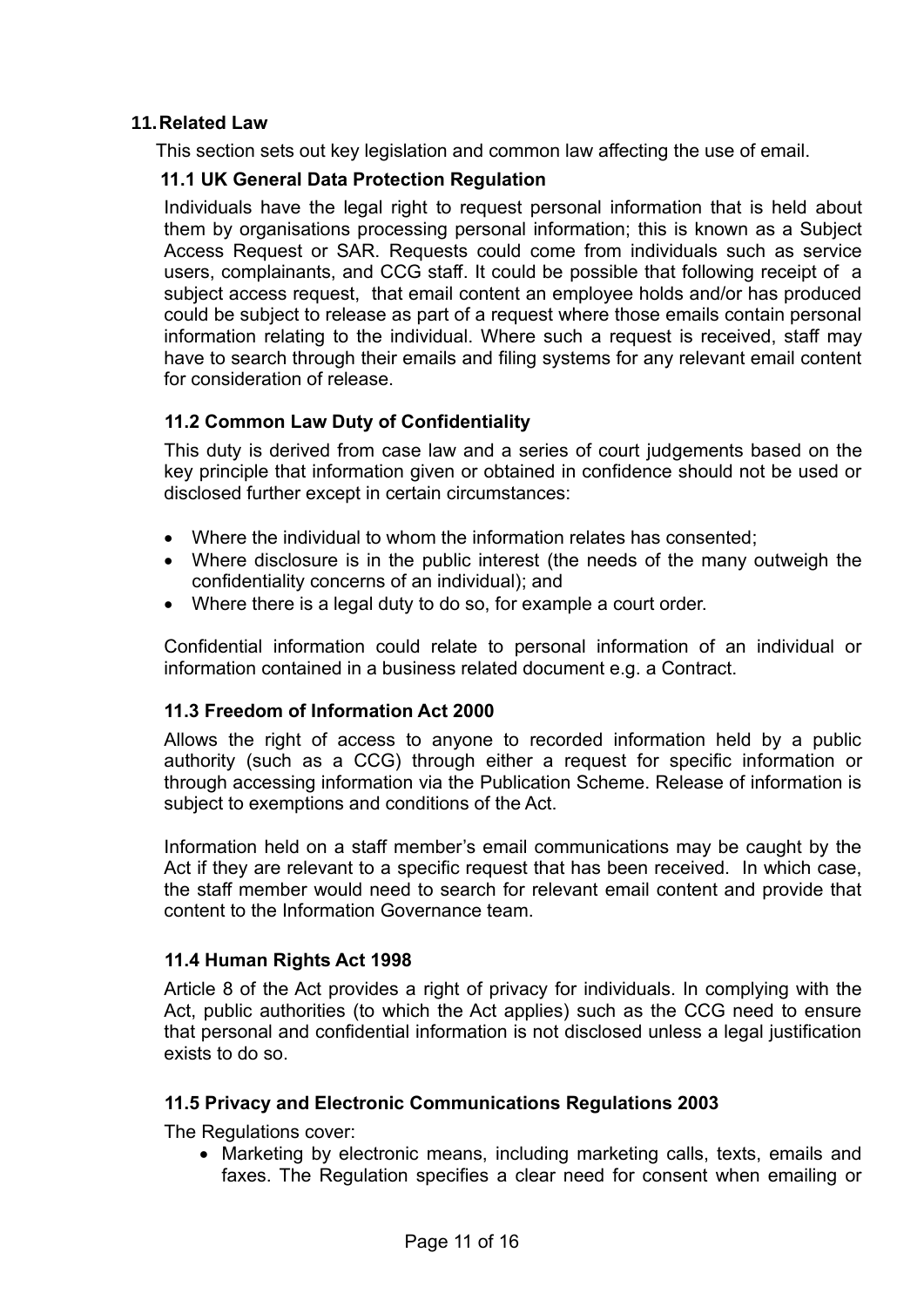texting individuals (referred to as subscribers). It should be noted that the definition of 'marketing' is very broad and includes seeking to influence individual's behaviour.

- The use of cookies or similar technologies that track information about people accessing a website or other electronic service.
- Security of public electronic communications services.
- Privacy of customers using communications networks or services as regards traffic and location data, itemised billing, line identification services (e.g. caller ID and call return), and directory listings.

#### <span id="page-11-0"></span>**11.6 Computer Misuse Act 1990**

Under this Act it is an offence to have unauthorised access to computer material or to undertake unauthorised modification of programs or data on a computer.

#### <span id="page-11-1"></span>**11.7 Copyright, Designs and Patient's Act 1998 (as amended by the Copyright Computer Programs Regulations 1992)**

No member of staff shall infringe copyright in copyright works stored on Internet sites. Staff should note that downloading copyright text or images from an Internet site without permission may constitute infringement of copyright even if it is not the intention to republish such works. Staff must **always** check copyright notices on websites.

#### <span id="page-11-2"></span>**12.Training**

All staff must complete their Data Security Awareness training annually. Managers must actively ensure that all staff undertake the applicable and mandatory training

#### <span id="page-11-3"></span>**13.Implementation and Dissemination**

Following ratification by the Audit Committee this policy will be disseminated to staff via the Staff e-bulletin and communication through in-house staff briefings.

This Policy will be reviewed every two years or in line with changes to relevant legislation or national guidance.

#### <span id="page-11-4"></span>**14.Monitoring Compliance and Effectiveness of the Policy**

An assessment of compliance with requirements within the Data Security and Protection Toolkit (DSPT), will be undertaken each year. The DSPT includes requirements relating to confidentiality, data protection, security of and access to information. Incidents are reported and all serious information governance issues must be reported by the SIRO at Governing Body level and in Annual Reports.

**Any breaches of this policy will be fully investigated in accordance with CCG processes which may result in disciplinary action, referral to the Local Counter Fraud Specialist for further investigation and, if appropriate, your employment or association with the CCG being terminated. It may result in disciplinary, civil or criminal proceedings.**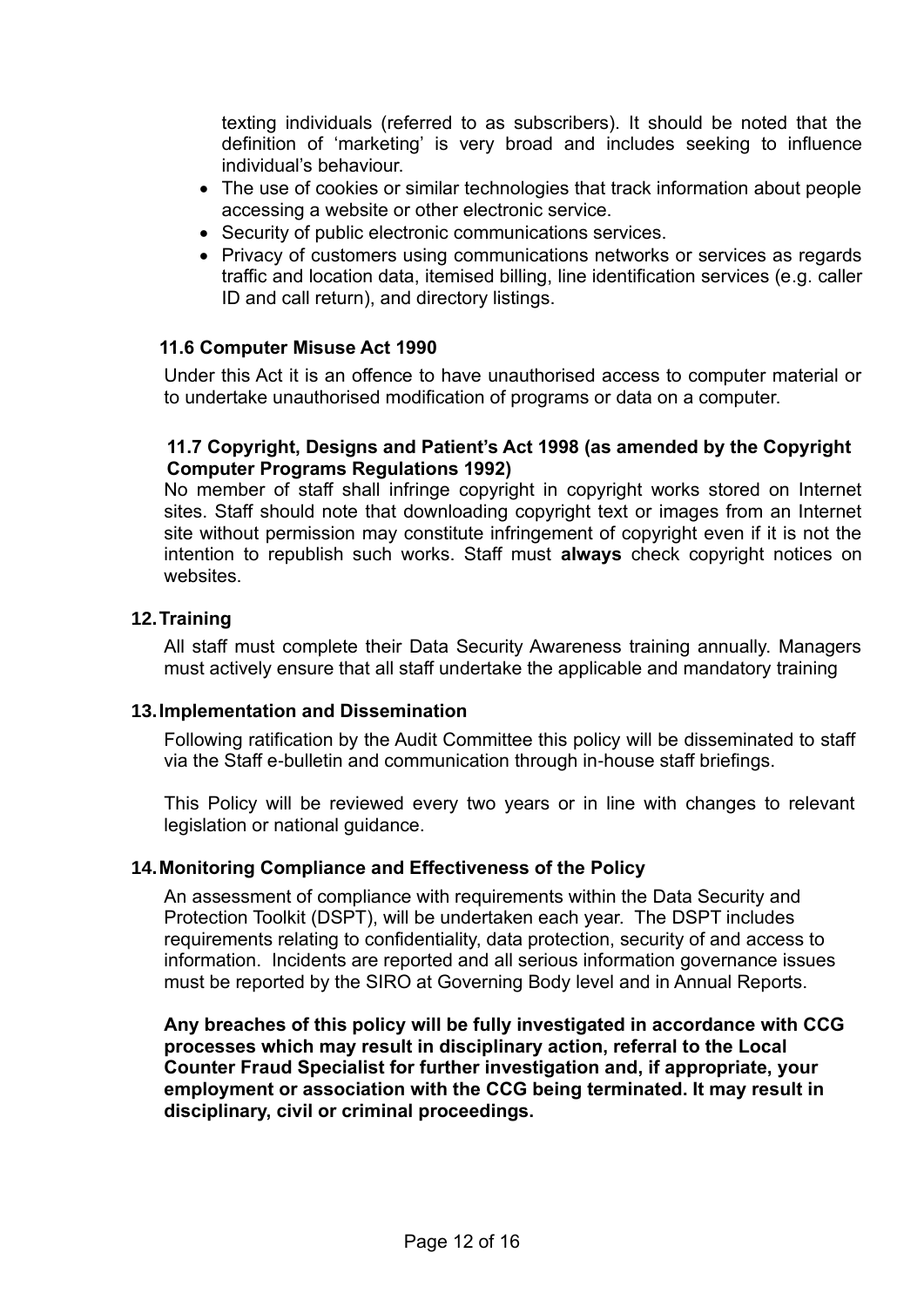## <span id="page-12-0"></span>**15.Associated Documents**

This policy should be read in conjunction with the Information Governance Policies:

- Information Governance Policy and Management Framework
- Confidentiality and Data Protection Policy
- Freedom of Information and Environmental Information Regulations Policy
- Information Security Policy
- Network Security Policy
- Records Management Policy
- Data Subject and Information Rights Policy
- Acceptable Use Policy

#### <span id="page-12-1"></span>**Other Related Documents**

- Incident Reporting Policy
- Risk Management Strategy
- Internet and Social Media Policy
- Mobile Working Policy
- Disciplinary Policy
- Anti-Fraud, Bribery and Corruption Policy
- Whistle Blowing Policy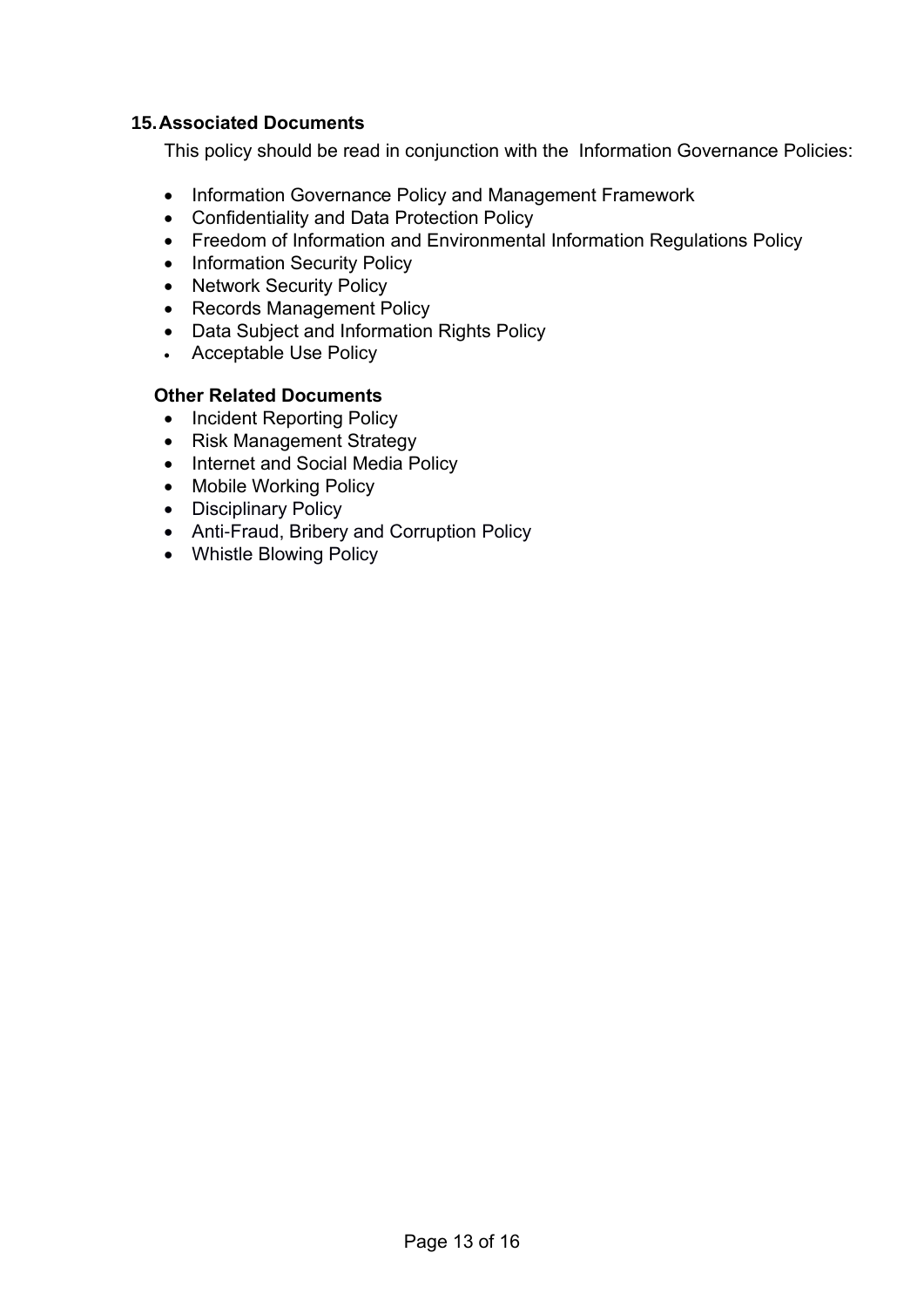## <span id="page-13-0"></span>**Appendix A: Email Etiquette**

## **Email titles**

The subject heading (or title) of your email should be relevant, clear, brief and not contain identifiers this will help you to file, retrieve and prioritise the content of the message.

## **Email signature format**

Electronic communication is a major element of corporate identity. We send out more emails than letters and email is therefore more visible to more people than any other form of communication. A standard form of email signature has been created. Please ensure it appears at the end of all your emails and also on the out of office.

Messages supporting corporate priorities can be included on email signatures. Please first consult the communications team to ensure information is in line with current organisation-wide priorities.

- **First name Last name**
- Job title
- **Department**
- NHS Leeds Commissioning Group
- Address
- **Tel:** (telephone number)
- **Mob:** (mobile number if applicable)
- **Email:** [xxxxxx@nhs.net](mailto:xxxxxx@nhs.net)

## **Email content**

- All email message content should be written in lower case. CAPITAL letter can be considered aggressive.
- Remember to keep it short and simple avoid sending lengthy emails with the whole history of a topic if it is possible to do so.
- Put different topics in separate emails; don't put them in one long email if you there is a lot of content consider writing a document and sending it as an attachment.
- Use Action/For Information/Urgent at the beginning of the subject line to let the recipient know that they may need to address something in the email.
- Care should be taken in the content. Nothing should be said in an email that could not be written in a letter or spoken face to face. Staff need to be aware that emails could end up being disclosed to the public in response to a Freedom of Information / Subject Access or Environmental Information Request.
- Staff should include their name, job title, organisation title and contact details at the end of emails.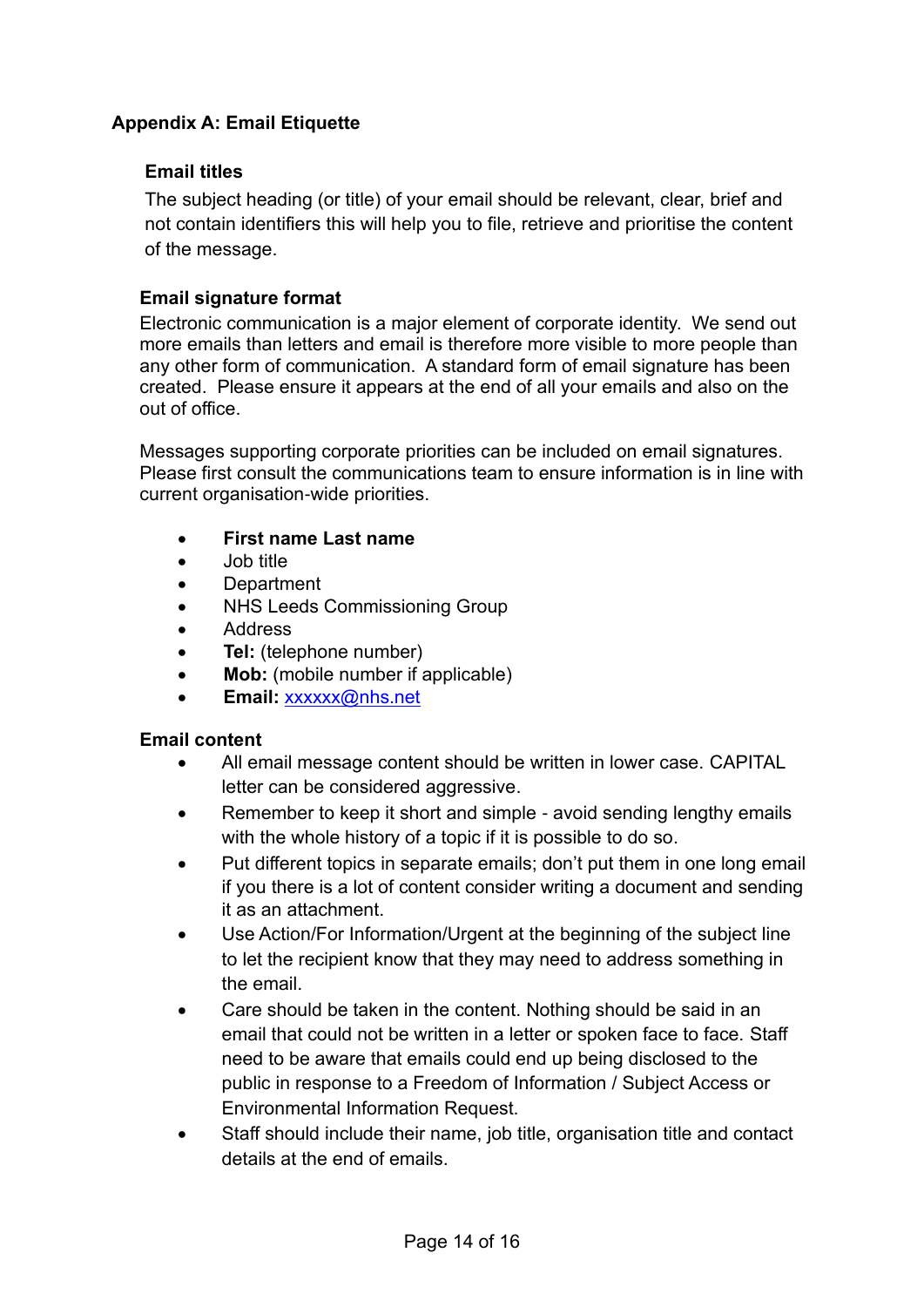- Read receipts when sending an email, requesting a read receipt only indicates a message was opened, not necessarily read, understood and acted upon. Read receipts should not be routinely requested as this increases email traffic volumes. Not all systems will generate read receipts.
- Read through your email before sending it:
	- o check your spelling and the layout
	- o check that your content is clear and correct
- Do not count on users reading their email every day. Urgent messages like stating you cannot make a meeting are best communicated by phone in the first instance, and only sent by email as a backup.
- Only use the *High importance* level indicator on messages that warrant it.

## **Addressing and sending your email**

- Check recipient details.
- Be selective, only send the email to those who really need it.
- Take care when addressing email to someone for the first time particularly when using NHS mail which is a national system. Do not assume that the email of the person you want to contact will be firstname.surname@..... When using NHSmail - to ensure you send the message to the correct person you can show the person's organisation next to the email address in the email address box e.g. [john.smith4556734445@nhs.net](mailto:john.smith4556734445@nhs.net) (NHS LEEDS CCG). This can be done by clicking on the icon above *Check Names*

## **Managing your Inbox and attachments**

- Process or action your emails as soon as possible
	- o Consider putting a reminder to yourself by marking items *urgent* or *flagged* for follow up
	- o Try not to print emails unless absolutely necessary
- As soon as emails have been actioned either file or delete them.
- Keep the number of emails in your inbox down to a minimum.
- Make sure deleted items are actually deleted by regularly emptying the *Deleted Items* folder.
- Save the attachment rather than the email.

## **Replying and forwarding**

- Please note that attachments are automatically removed when you use *Reply* and included when you use *Forward*
- Always use the Out of Office Assistant if you are going to be away from the office
	- o Give the details of anyone who is covering for you